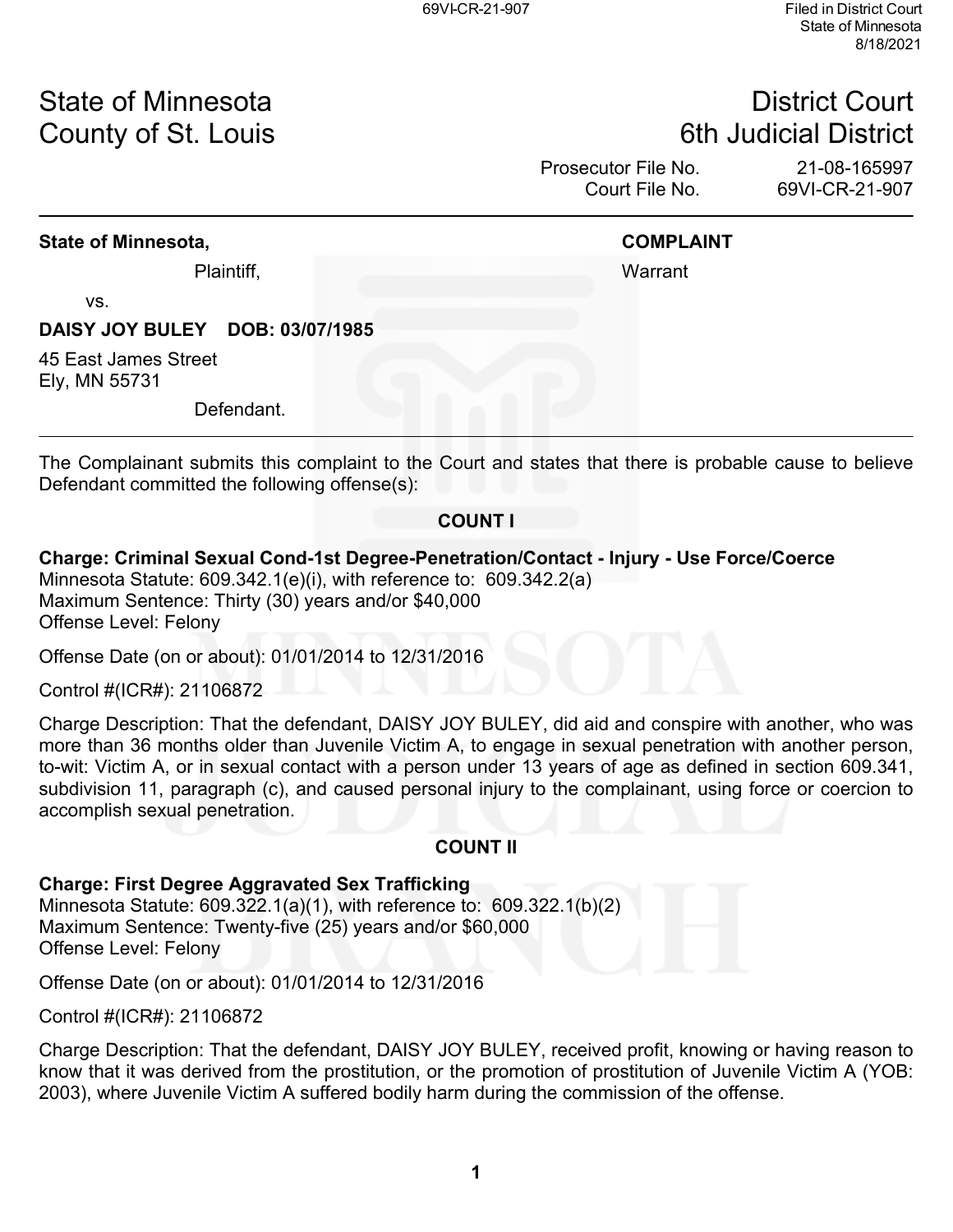### **STATEMENT OF PROBABLE CAUSE**

The Complainant states that the following facts establish probable cause:

On August 2, 2021, at approximately 3:00 PM Officer Bradley Roy, of the Ely Police Department, was present during a forensic interview of Juvenile Victim A (YOB: 2003) at the St. Louis County Office Building in Virginia, Minnesota. During that interview Juvenile Victim A reported that from the time she was 11 years old until she was 13 years old (2014-2016) her mother, DAISY JOY BULEY (DOB: 3/7/1985) trafficked her to several different men in exchange for money and drugs.

Juvenile Victim A reported that the first time this occurred was when she was 11 years old and happened at the residence of her mother located in Biwabik, St. Louis County, Minnesota. Juvenile Victim A was sleeping in her bed when a man put his hand over her mouth, took off her pajamas, and engaged in penisin-vagina sexual penetration with her, "forcefully." Juvenile Victim A estimated that the man was between 50-70 years old and said he lived with them for a period of time in Biwabik. The next morning, Juvenile Victim A told BULEY about what happened and BULEY replied that she knew about it already and that "it was fine."

Juvenile Victim A recalls six additional times that she was trafficked by BULEY. These occurred after Juvenile Victim A and BULEY moved to Ely, St. Louis County, Minnesota. The day before each of these assaults, BULEY would tell Juvenile Victim A that she could not eat, and to take a shower, shave, and "get pretty" for the men. The day of each assault, BULEY would put Juvenile Victim A in the backseat of the car and drive to the residences of the men, which were all in small towns. Once at the residence, BULEY would bring Juvenile Victim A and start talking about drugs with the men, with whom she was familiar and friendly. BULEY would then leave, and the men, estimated to be between 40-60 years old, would take Juvenile Victim A into a bedroom. Juvenile Victim A reported that some men would manually force her to perform oral sex on them, but ultimately all the men eventually engaged in penis-in-vagina sexual penetration with her until they ejaculated on her or on the bed. All of the men were much larger than Juvenile Victim A, and the men "were not gentle" with her. Juvenile Victim A stated the men hurt her by holding her down, and left bruises on her where they grabbed her on her arms, throat, thighs, and waist. Juvenile Victim A stated that during these assaults she felt disgusting and talking about it makes her nauseous. During the assaults Juvenile Victim A said that she was scared and that it felt like the men were "ripping" her body.

Once the men were finished with Juvenile Victim A, they would call BULEY who would return to pick up Juvenile Victim A. Usually, BULEY would send Juvenile Victim A out to the car, and then stay and talk with the men for a while. Juvenile Victim A said that BULEY got paid in money ("wads of cash") or in drugs and told Juvenile Victim A that was the case. Juvenile Victim A said the drugs were either pills or wrapped in clear plastic. Each of these assaults was by a different man in a different place. On one occasion the man gave her some food afterwards, and on another the man talked afterwards about NASCAR while having a beer with BULEY. Some of the men would say things to her afterwards like "nice job, kiddo." Sometimes BULEY would ask the men "how it was."

Juvenile Victim A reported that she watched BULEY inject drugs with a needle. Juvenile Victim A reported that on multiple occasions BULEY would show her pornography or force her to watch BULEY have sex with different men. Juvenile Victim A stated that she had no choice when it came to these assaults, and that BULEY threatened to kill her if she tried to fight back or tell anyone what was happening.

As BULEY's whereabouts are currently unknown, the State respectfully request that the Court issue a nationwide warrant complaint.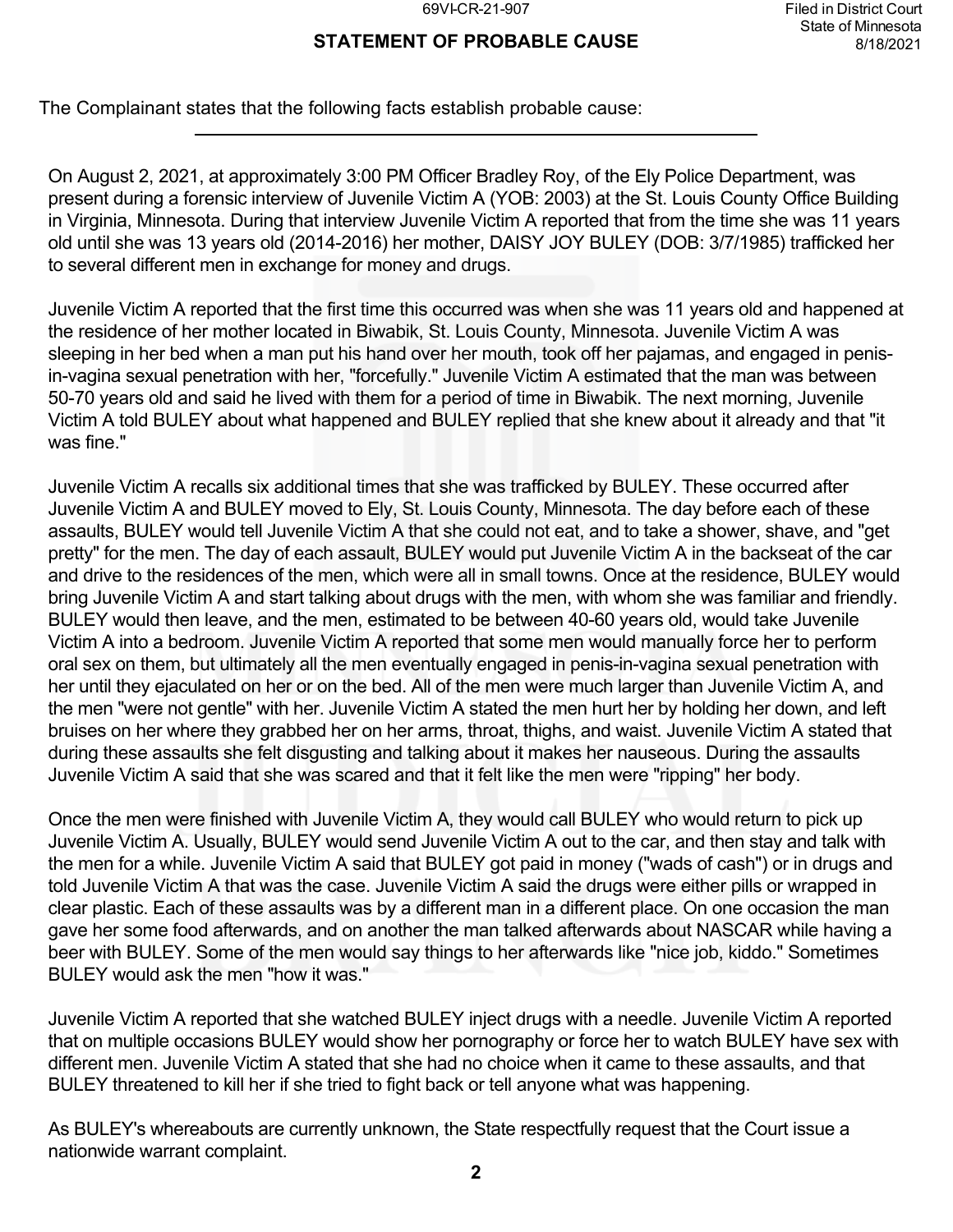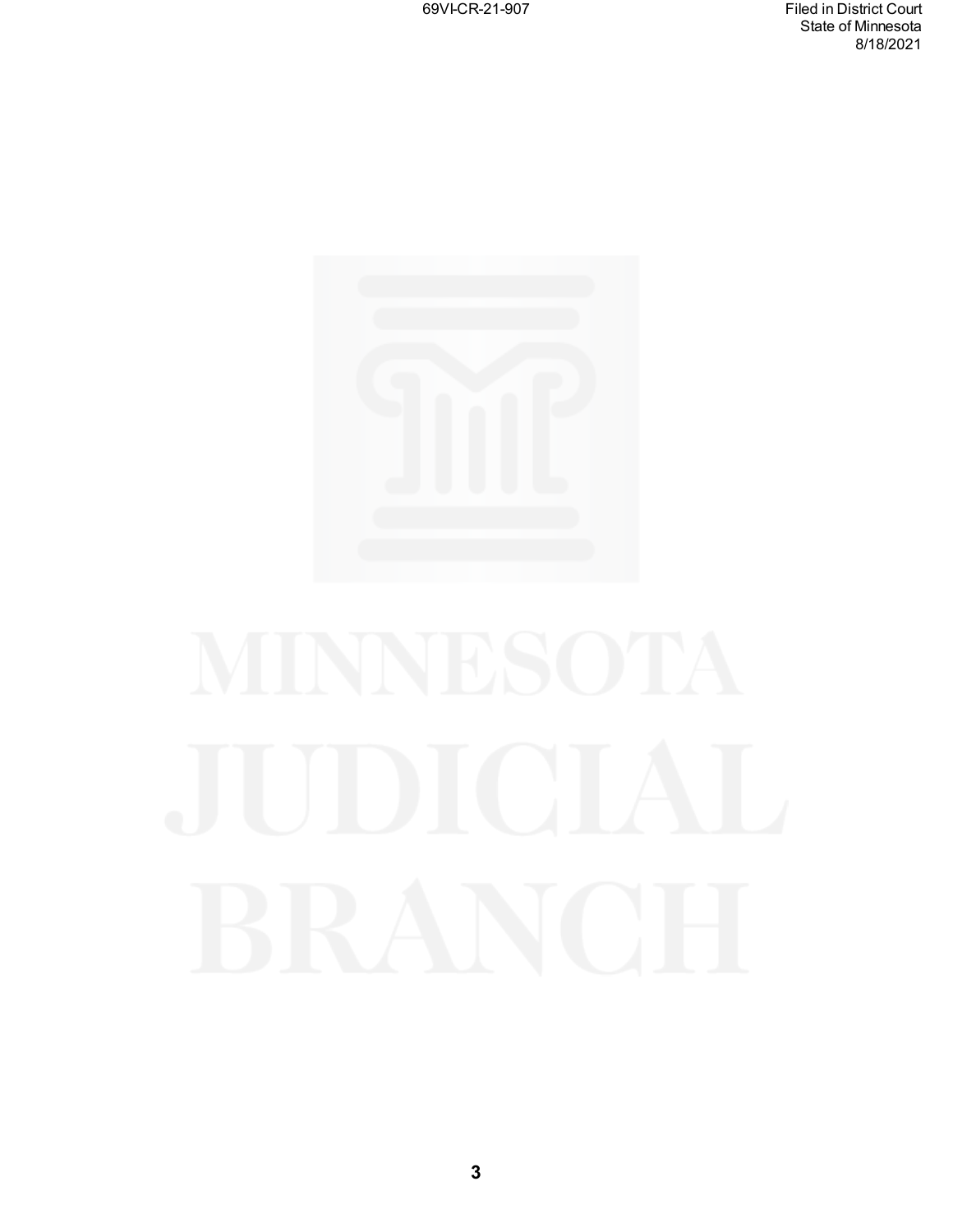## **SIGNATURES AND APPROVALS**

Complainant requests that Defendant, subject to bail or conditions of release, be: (1) arrested or that other lawful steps be taken to obtain Defendant's appearance in court; or (2) detained, if already in custody, pending further proceedings; and that said Defendant otherwise be dealt with according to law.

Complainant declares under penalty of perjury that everything stated in this document is true and correct. Minn. Stat. § 358.116; Minn. R. Crim. P. 2.01, subds. 1, 2.

**Complainant** Christian Deinhammer Electronically Signed: Patrolman 209 E Chapman Street Ely, MN 55731 Badge: 116

08/18/2021 08:44 AM St. Louis County, MINNESOTA

Being authorized to prosecute the offenses charged, I approve this complaint.

| <b>Prosecuting Attorney</b> | Aaron P. Welch<br><b>Assistant County Attorney</b> |  |  |  |
|-----------------------------|----------------------------------------------------|--|--|--|
|                             | 300 S 5th Avenue                                   |  |  |  |
|                             | Virginia Courthouse, #222                          |  |  |  |
|                             | Virginia, MN 55792                                 |  |  |  |
|                             | (218) 749-7101                                     |  |  |  |

**Electronically Signed:** 08/17/2021 03:54 PM

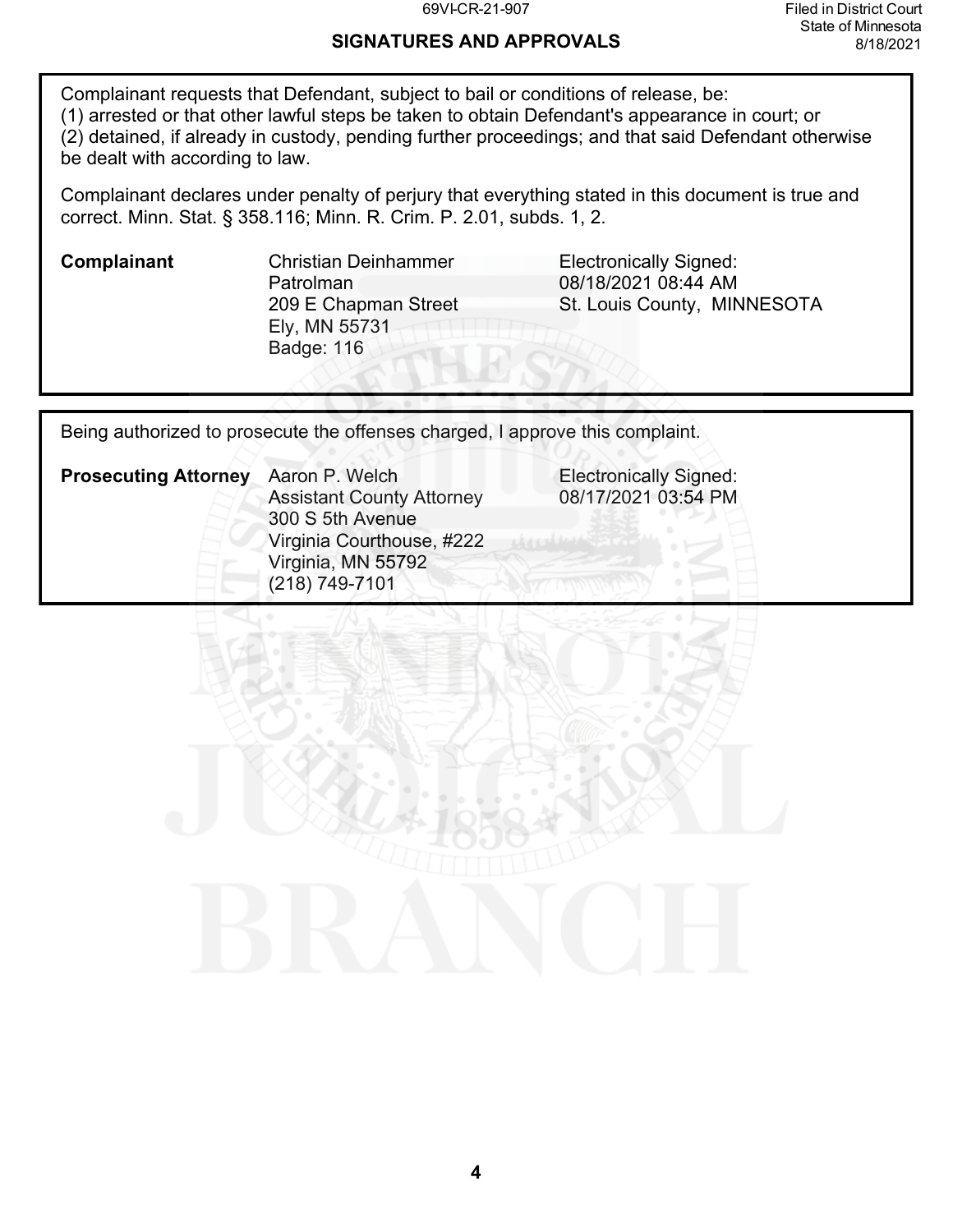69VI-CR-21-907 Filed in District Court State of Minnesota 8/18/2021

# **FINDING OF PROBABLE CAUSE**

From the above sworn facts, and any supporting affidavits or supplemental sworn testimony, I, the Issuing Officer, have determined that probable cause exists to support, subject to bail or conditions of release where applicable, Defendant's arrest or other lawful steps be taken to obtain Defendant's appearance in court, or Defendant's detention, if already in custody, pending further proceedings. Defendant is therefore charged with the above-stated offense(s).

**SUMMONS**

| above-named court to answer this complaint.                                                                            |                                                         | THEREFORE YOU, THE DEFENDANT, ARE SUMMONED to appear as directed in the Notice of Hearing before the                              |
|------------------------------------------------------------------------------------------------------------------------|---------------------------------------------------------|-----------------------------------------------------------------------------------------------------------------------------------|
| IF YOU FAIL TO APPEAR in response to this SUMMONS, a WARRANT FOR YOUR ARREST shall be issued.                          |                                                         |                                                                                                                                   |
|                                                                                                                        |                                                         |                                                                                                                                   |
|                                                                                                                        | <b>WARRANT</b><br>$\mathsf{X}$                          |                                                                                                                                   |
|                                                                                                                        |                                                         | To the Sheriff of the above-named county; or other person authorized to execute this warrant: I order, in the name of the State   |
|                                                                                                                        |                                                         | of Minnesota, that the Defendant be apprehended and arrested without delay and brought promptly before the court (if in           |
|                                                                                                                        |                                                         | session), and if not, before a Judge or Judicial Officer of such court without unnecessary delay, and in any event not later than |
| 36 hours after the arrest or as soon as such Judge or Judicial Officer is available to be dealt with according to law. |                                                         |                                                                                                                                   |
| <b>Execute in MN Only</b>                                                                                              | $ X $ Execute Nationwide                                | <b>Execute in Border States</b>                                                                                                   |
|                                                                                                                        | <b>ORDER OF DETENTION</b>                               |                                                                                                                                   |
| detained pending further proceedings.                                                                                  |                                                         | Since the Defendant is already in custody, I order, subject to bail or conditions of release, that the Defendant continue to be   |
| Bail: \$100,000.00<br><b>Conditions of Release:</b>                                                                    |                                                         |                                                                                                                                   |
| as of the following date: August 18, 2021.                                                                             |                                                         | This complaint, duly subscribed and sworn to or signed under penalty of perjury, is issued by the undersigned Judicial Officer    |
| <b>Judicial Officer</b><br>Robert C Friday                                                                             |                                                         | Electronically Signed: 08/18/2021 10:17 AM                                                                                        |
| Sworn testimony has been given before the Judicial Officer by the following witnesses:                                 |                                                         |                                                                                                                                   |
|                                                                                                                        | <b>COUNTY OF ST. LOUIS</b><br><b>STATE OF MINNESOTA</b> |                                                                                                                                   |
|                                                                                                                        |                                                         |                                                                                                                                   |
| <b>State of Minnesota</b>                                                                                              |                                                         |                                                                                                                                   |
| Plaintiff                                                                                                              |                                                         | LAW ENFORCEMENT OFFICER RETURN OF SERVICE<br>I hereby Certify and Return that I have served a copy of this Warrant                |
| VS.                                                                                                                    |                                                         | upon the Defendant herein named.                                                                                                  |

Signature of Authorized Service Agent:

**DAISY JOY BULEY**

Defendant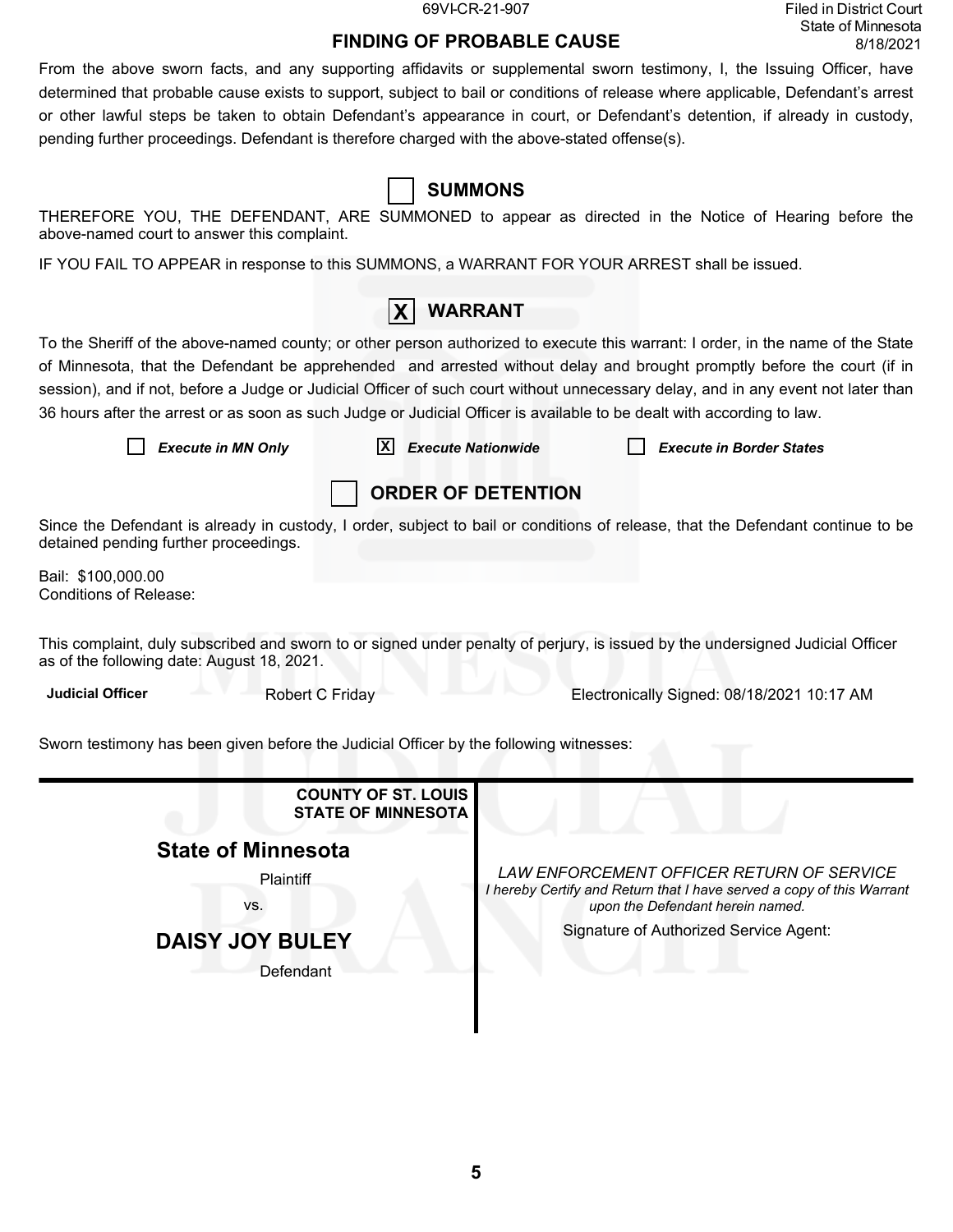### 69VI-CR-21-907 **Filed in District Court** State of Minnesota 8/18/2021

|  | <b>DEFENDANT FACT SHEET</b> |
|--|-----------------------------|

| Name:                                            | DAISY JOY BULEY                       |
|--------------------------------------------------|---------------------------------------|
| DOB:                                             | 03/07/1985                            |
| Address:                                         | 45 East James Street<br>Ely, MN 55731 |
| <b>Alias Names/DOB:</b>                          |                                       |
| SID:                                             | MN04012670                            |
| Height:                                          |                                       |
| Weight:                                          |                                       |
| <b>Eye Color:</b>                                |                                       |
| <b>Hair Color:</b>                               |                                       |
| Gender:                                          | <b>FEMALE</b>                         |
| Race:                                            | White                                 |
| <b>Fingerprints Required per Statute:</b>        | Yes                                   |
| Fingerprint match to Criminal History Record: No |                                       |
| Driver's License #:                              | E945055275018<br>(MN)                 |
| <b>Alcohol Concentration:</b>                    |                                       |